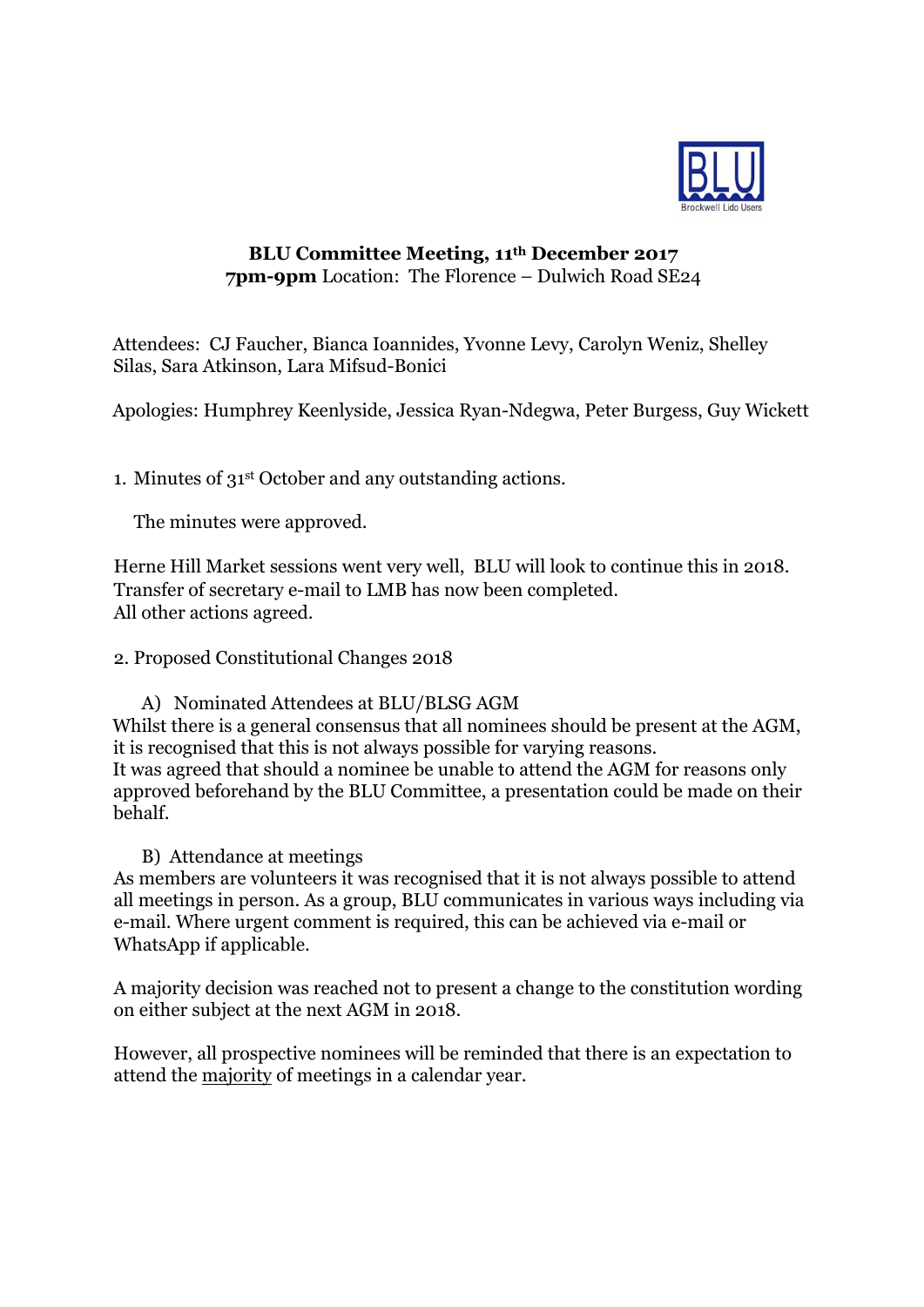3. Look back at 2017 and Strategic Review for 2018

The committee covered the main points for 2017 including the loss of Lido staff, the 80th Birthday celebrations, events at the Lido, maintenance and building issues.

### **Focus for 2018:**

It was agreed that BLU's focus should continue to be on the overall customer experience at the Lido, timely maintenance and suitable events that attract customers to the Lido.

There are ongoing concerns with classes that need resolving and communication to class users by Fusion need to be improved.

Feedback to BLU has been that there are some classes who feel left out and more should be done to ensure that all users feel included.

Some gym equipment needs improving and this will be pursued directly with Lido Mgnt.

It was clear at the Market Stall Session, where comments from several members of the public associated the Lido with a swimming only facility – which is NOT the case. BLU represents **ALL** Lido users, including gym, spin, classes and sauna.

Continue to support other user groups, e.g. Windrush, Streamline Swims and others.

# **The Lido Café:**

Concerns over commitment to swimmers not being met, including opening of Beach Hut. BLU to continue to work with Fusion to improve general service for swimmers, especially when the Hut is closed.

#### **Members:**

More focus on our members and having fun in the Lido, organising celebrations for members as a bolt on to some events where possible.

#### **Events:**

Explore holding events with other stakeholders Market Days FOBP

# **Raising the Profile of BLU**

Revisit the wording on the Website New Merchandise (for Committee Members initially) Local event involvement revisited.